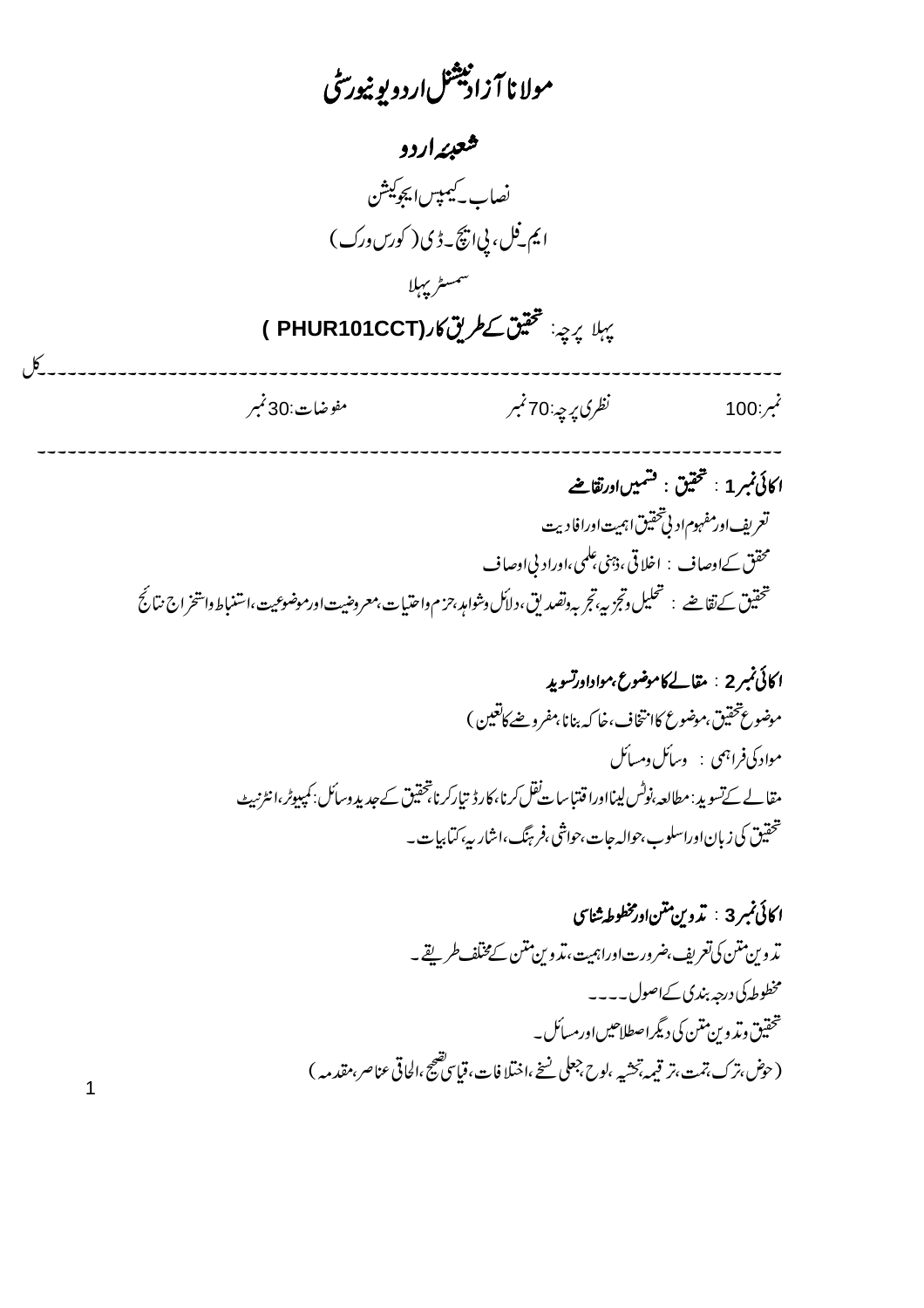ا کائی نمبر 4 : اردوک<sup>1</sup>اہم مخفقین: سرسیداحمدخاں،حافظ محمودشیرانی،قاضی عبدالود و دو بصیرالدین ہاشمی۔ امتیازعلی خاںعرشی بمسعودحسن رضوی ادیب،ما لک رام۔ .<br>مولوی *ع*بدالحق، <sub>ڈ</sub>اکٹرزور،،رشیدحسن خاں۔

[\\_\\_\\_\\_\\_\\_\\_\\_\\_\\_\\_\\_\\_\\_\\_\\_](https://www.rekhta.org/ebooks/mubadiyat-e-tahqeeq-abdur-razzaq-qureshi-ebooks?lang=ur) [\\_\\_\\_\\_\\_\\_\\_\\_\\_](https://www.rekhta.org/ebooks/matani-tanqeed-khaliq-anjum-ebooks?lang=ur) [\\_\\_\\_\\_\\_\\_\\_\\_\\_\\_\\_\\_\\_\\_\\_\\_\\_\\_\\_\\_](https://www.rekhta.org/ebooks/adabi-tahqeeq-masail-aur-tajziya-rasheed-hasan-khan-ebooks-3?lang=ur) [\\_\\_\\_\\_\\_\\_\\_\\_\\_\\_\\_\\_\\_](https://www.rekhta.org/ebooks/tahqeeq-o-tadveen-volume-001-ebooks?lang=ur) [\\_\\_\\_\\_\\_\\_\\_\\_\\_\\_\\_\\_\\_\\_\\_\\_\\_\\_\\_](https://www.rekhta.org/ebooks/usool-e-tahqeeq-wa-tarteeb-e-matan-tanveer-ahmad-alvi-ebooks?lang=ur) [\\_\\_\\_\\_\\_\\_\\_\\_\\_\\_\\_\\_\\_\\_\\_\\_\\_\\_\\_\\_\\_\\_\\_\\_\\_](https://www.rekhta.org/ebooks/urdu-mein-usool-e-tahqeeq-muntakhab-maqalat-ebooks?lang=ur) [\\_\\_\\_\\_\\_\\_\\_\\_\\_\\_\\_\\_\\_\\_\\_\\_](https://www.rekhta.org/ebooks/tahqeeq-ka-fun-gyan-chand-ebooks?lang=ur) [\\_\\_\\_\\_\\_\\_\\_\\_\\_\\_\\_\\_\\_\\_\\_\\_\\_\\_\\_\\_\\_\\_](https://www.rekhta.org/ebooks/adbi-aur-lesani-tahqeeq-usool-aur-tariqa-e-kar-ebooks?lang=ur) (1) (2) (3) ?? (4) (5) (6) (7) (8) (9) (10) (11) (12) (13)

14. Altick, Richard D. The art of literary research, Norton & Co. New York 1961.

15. Watson, George : The literary thesis - A guide to research, long man,

London. 1970

16. MLA Hand book, for writers of research papers, Thesis and Dissertations,

Modern language association, new York. 1977.

17. Bateson, FW, The scholar Critic, An introduction to literary research,

Roulledge & Kegan paul London. 1972.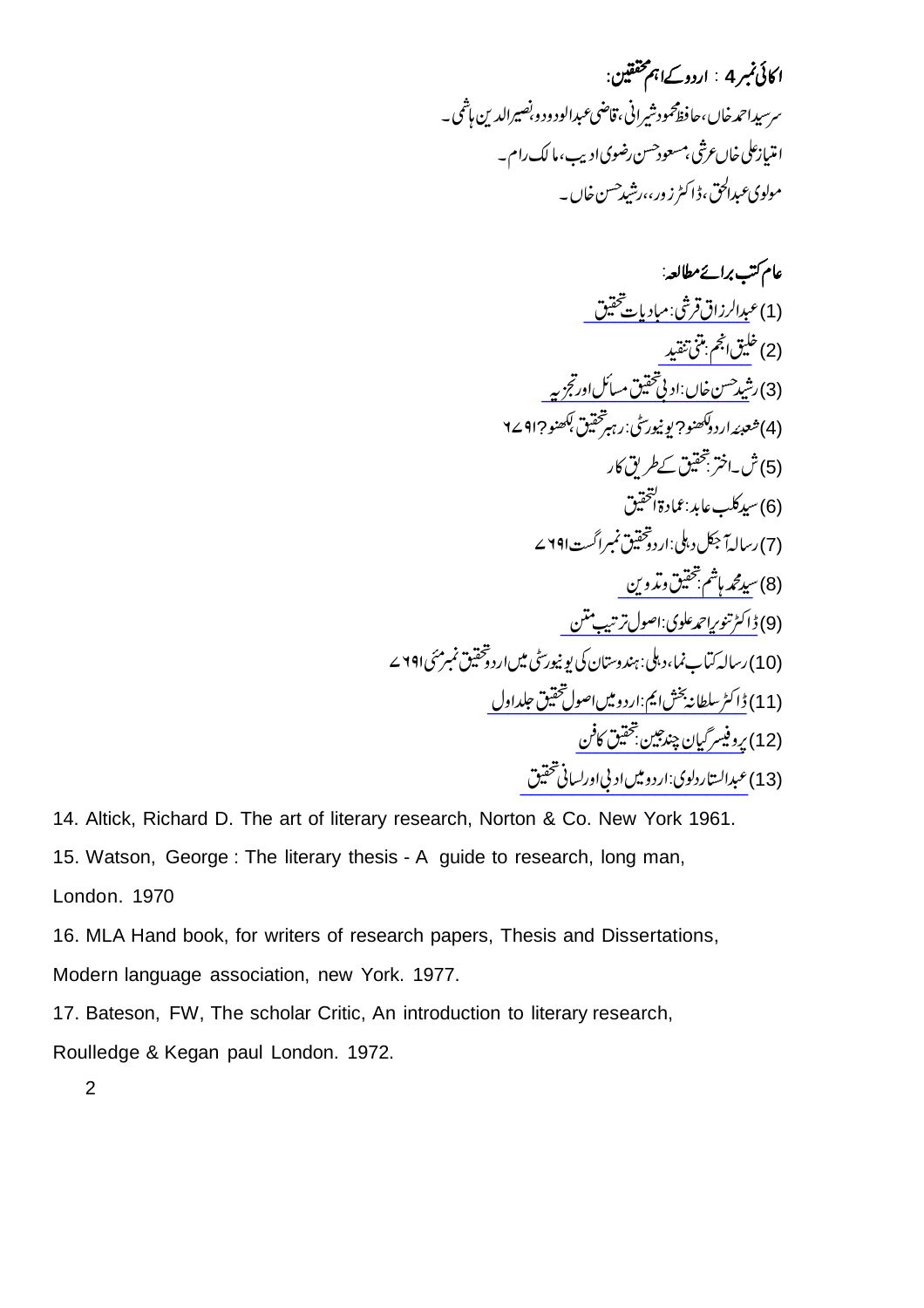مولا نا آ زادنیشل اردو بو نیورسی شعبەاردو .<br>نصاب - کیمپس <sub>ا</sub> پچوکیشن ايم فل، پي انچ - ڈي ( کورس درک ) يهلاسمسر دوسرا يرجه : مطالعه أدب كے طريق كار (PHUR102CCT)  $6<sup>6</sup>$ نظري پرچه :70 نمبر مفوضات:30 نمبر نمبر:100 ا كائى نمبر 1 : مطالعهُ ادب كامفهوم: ادب كى تعريف،اہميت وافاديت،ادب بحيثيت فن لطيف ادے كاتنقىدىمطالبەعملى تنقيد،اہميت دافاديت،اد بىساجيات كى معنويت تقابلي، جمالياتي،اسلوبياتي،ساختياتي، پس ساختياتي،طريق کار۔ نظر-**ا کائی نمبر3 : اصناف ادب کی مباد پات**:غزل کی شعریات درسومیات، مثنوی ،قصیده ،مرثیه کی شعریات ،اوصاف نظم، نثری اصناف كی تفہیم کے تقاضے : مثلاً داستان، ڈ راما، ناول،افسانہ۔ ا كانى نمبر 4 : تخليق اورتخليق كار: تخليق كار: ساخت ويرداخت ميں كارفر ماعوامل؛اساطير،نظريات اوراد ني تحريكات در جحانات \_ اسلوب کامفہوم،اہمیت وافا دیت،اسلوب اورتخلیق کار،لفظ ومعنی ،اسلو بیاتی مطالعے کے جارابعاد؛صوتیات،صرفیات،نحویات اور معنيات به .<br>بنیادی کتب برائےمطالعہ:

1 -اطهريرويز: ادب کامطالعہ ادے کلچراورمسائل 3۔خاورجمیل(مرتبہ):

3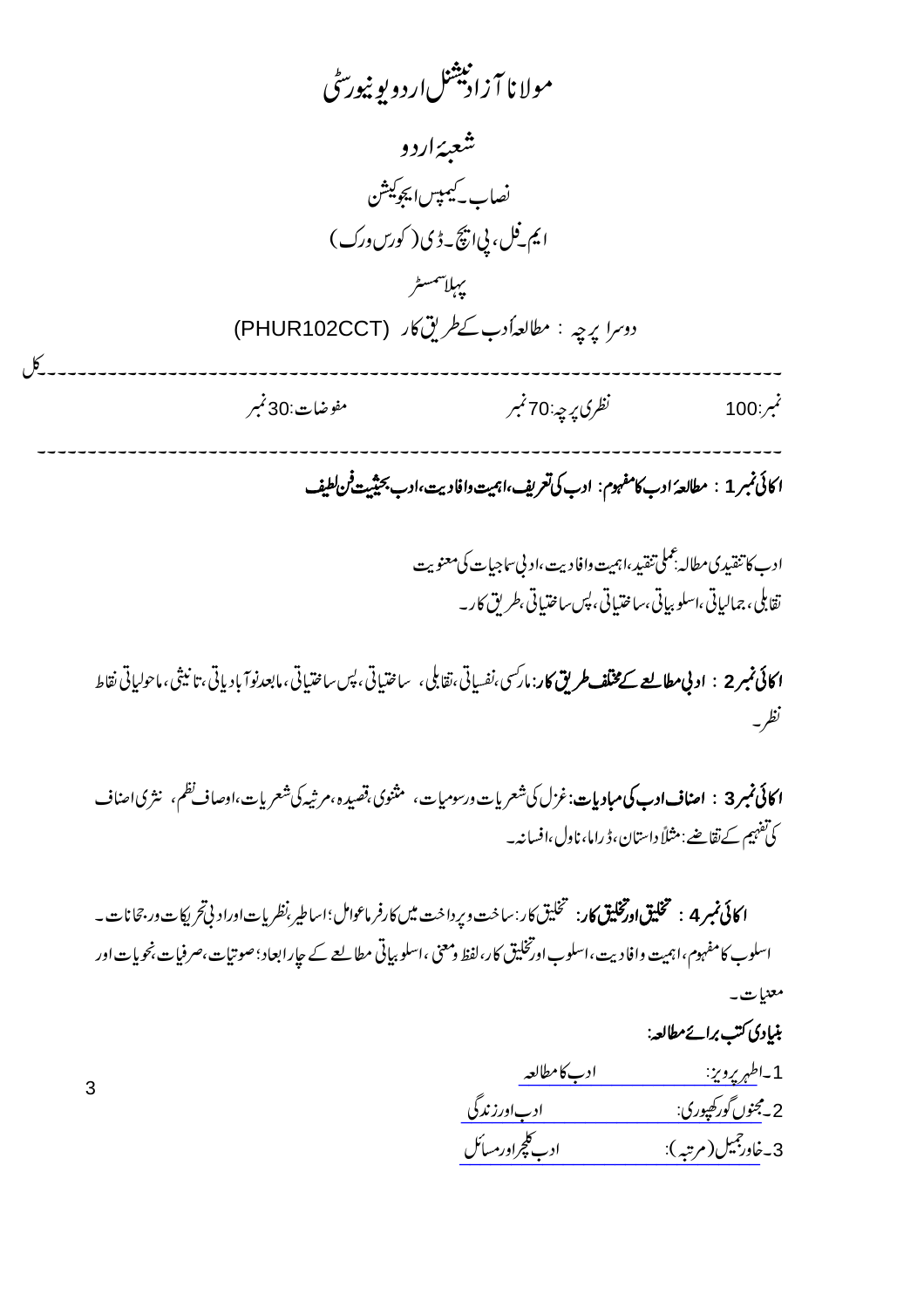| 4_كامل قريبي:                              | اردواور مشتر که ہندوستانی تہذیب           |
|--------------------------------------------|-------------------------------------------|
| 5-سيدعا <sub>ب</sub> رحسين:                | قومى تېزب كامسَله                         |
| 6 يىڭمنڈفرائڈ:                             | تخليل نفسي كالجمالي خاكير                 |
| <del>7 يثمن الرحم</del> ن فاروقي:          | تقيدي افكار                               |
| 8 <u>س<sup>م</sup>س الرحمن فاروقي:</u>     | شعر،غیرشعرادرنثر                          |
| 9_صديق الرحمن قد وائي:                     | ادب ثقافت اور دانشوری                     |
| 10 _گو پي چند نارنگ:                       | ساختيات پس ساختيات اور مشرقى شعريات       |
| <u>11 -غليق انجم:</u>                      | متنتقيد                                   |
| 12 - حامد كاشمىرى(مرتبه):                  | اردوتقىيد(منتخب مقالات)                   |
| 13 يى <u>نىش الرحمن فاروقى:</u>            | <u>تعبیرکی شرح</u>                        |
| 14 بەلقىلى كرىم:                           | جديدتقيد كامنظرنامه                       |
| 15 ـاختشام مسين:                           | ادب اورساج                                |
| 16 ـاختشام حسين:                           | عملى تقدير                                |
| 17 - قيصر جهان (مرتبه):                    | اردومیںنسائی ادب کامنظرنامہ               |
| 18 گھ حسن:                                 | مهيئتي تنقيد                              |
| 19 <b>گر</b> حسن:                          | اردوادب کی ساجیات کی تاریخ                |
| 20 گھ حسن:                                 | <u>اد بي ساجيات</u>                       |
| 21_عبدالستاردلوي:                          | اردوز بان اورسامجی ساق                    |
| 22 ـ گو پي چند نارنگ:                      | اسلوبيات مير                              |
| 23 -انورسديد:                              | اردوادب کی تحریکیں                        |
| 24_نو <u>را<sup>كحسن نقوي</sup></u> :      | <u>تقیداوفن تقیدنگاری</u>                 |
| 25_اط <u>هر فاروقی،رضاحیدر،سرورالهدا :</u> | <u>انیسوی صدی میں ادب، تاریخ اورتہذیب</u> |
| 26_عبدالسلام:                              | عمومي لسانيات                             |
|                                            |                                           |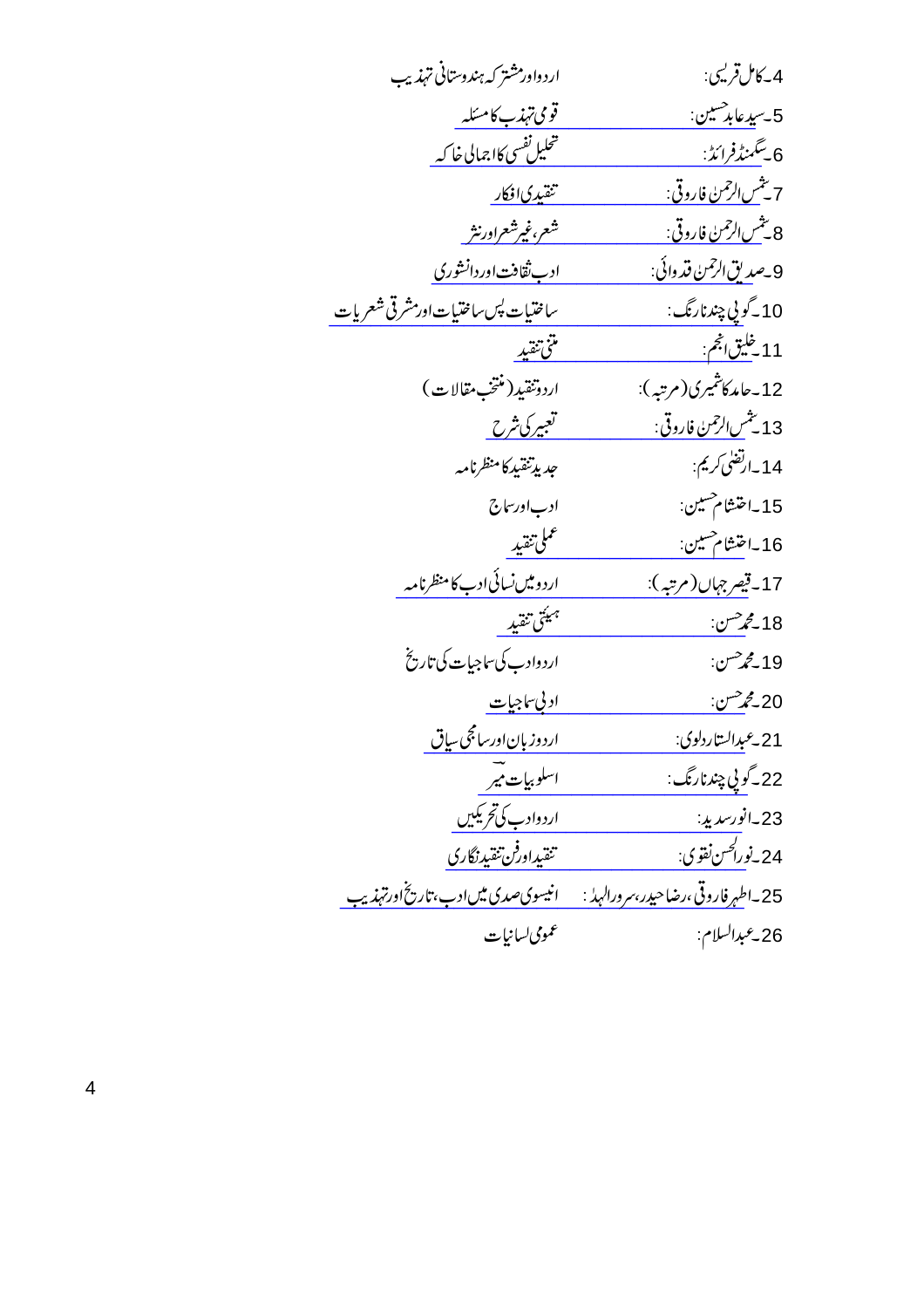- 1. S. Bhatnagar : The origin of the Literacy Criticism
- 2. Willam k. Wimsatt jr. and Cleanth Brooks : Literary Criticism A short History
- 3. D.A. Russell and Michael Winterbotton (ED.) : Literary Criticism
- 4. Paul Goring, Jeremey Hawthorn and Domhnall Mitchell : Studing Literature The Essential Companion

5. Raman Selden Pater Widdowsn Peter Broker : A Reader's Guide to Contemporary Literary Theory

- 6. Kate McGowan : Key Issues in Critical & Cultural Theory
- 7. William Henry Hudson : An introduction to study of Literature
- 8. Peter Berry : Beginning Theory An introduction to literary and theory
- 9. Raymond Williams : Marxism and Literature
- 10. K.N. Panikkar : Colonialism, Culture and Renaissance
- 11. Kemp & Squires : Feminism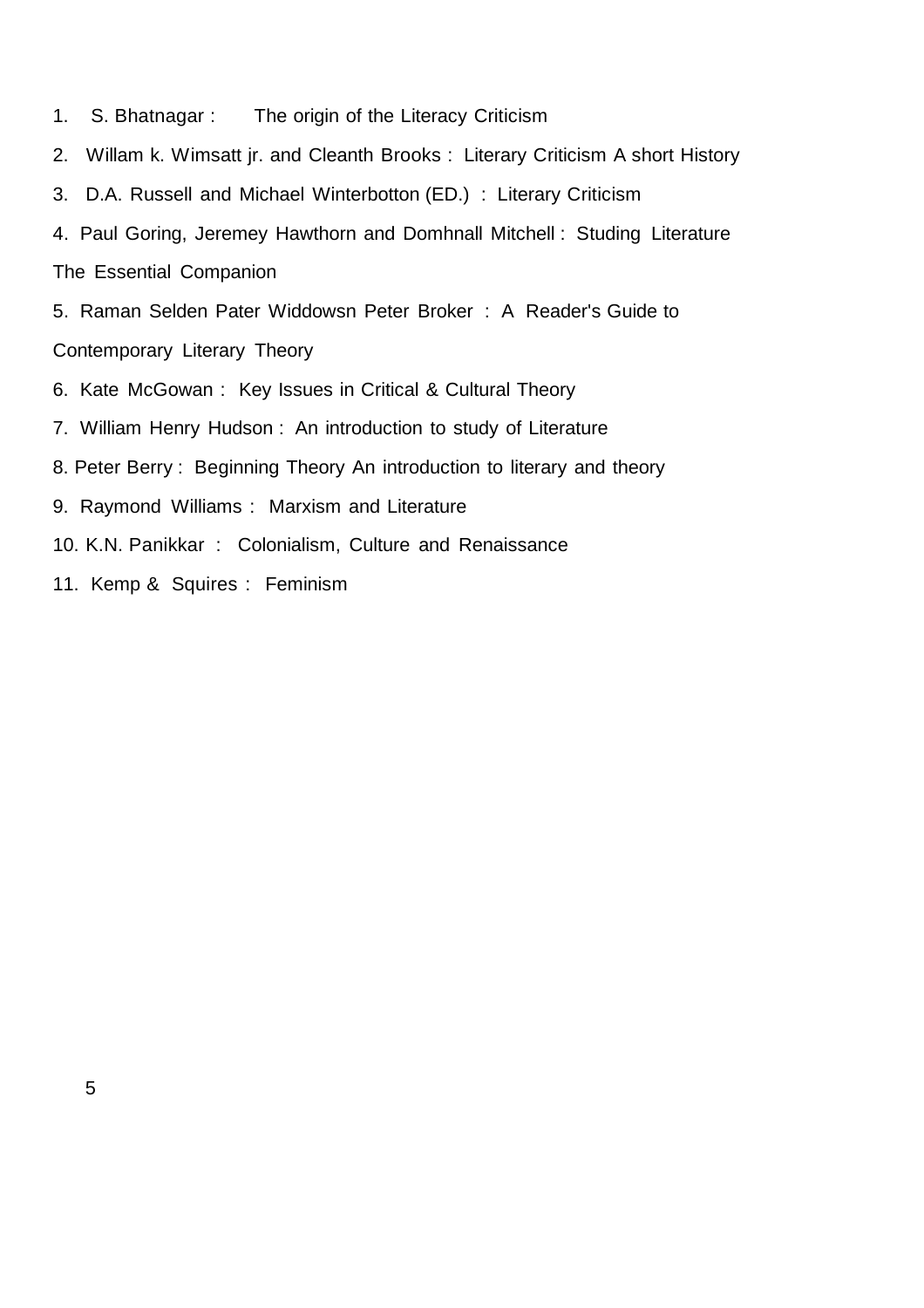## مولانا آزاد نیشنل اردو یونیورسٹی



نشانات کی تقسیم بکل نشانات: Internal Assessment 100 کے 30 نشانات سمسٹرامتخانات کے 70 نشانات ہیں

عامrac{1}{2} → 
$$
rac{3}{2}
$$
 → 
$$
rac{3}{2}
$$
 → 
$$
rac{3}{2}
$$
 → 
$$
rac{3}{2}
$$
 → 
$$
rac{3}{2}
$$
 → 
$$
rac{3}{2}
$$
 → 
$$
rac{3}{2}
$$
 → 
$$
rac{3}{2}
$$
 → 
$$
rac{3}{2}
$$
 → 
$$
rac{3}{2}
$$
 → 
$$
rac{3}{2}
$$
 → 
$$
rac{3}{2}
$$
 → 
$$
rac{3}{2}
$$
 → 
$$
rac{3}{2}
$$
 → 
$$
rac{3}{2}
$$
 → 
$$
rac{3}{2}
$$
 → 
$$
rac{3}{2}
$$
 → 
$$
rac{3}{2}
$$
 → 
$$
rac{3}{2}
$$
 → 
$$
rac{3}{2}
$$
 → 
$$
rac{3}{2}
$$
 → 
$$
rac{3}{2}
$$
 → 
$$
rac{3}{2}
$$
 → 
$$
rac{3}{2}
$$
 → 
$$
rac{3}{2}
$$
 → 
$$
rac{3}{2}
$$
 → 
$$
rac{3}{2}
$$
 → 
$$
rac{3}{2}
$$
 → 
$$
rac{3}{2}
$$
 → 
$$
rac{3}{2}
$$
 → 
$$
rac{3}{2}
$$
 → 
$$
rac{3}{2}
$$
 → 
$$
rac{3}{2}
$$
 → 
$$
rac{3}{2}
$$
 → 
$$
rac{3}{2}
$$
 → 
$$
rac{3}{2}
$$
 → 
$$
rac{3}{2}
$$
 → 
$$
rac{3}{2}
$$
 → 
$$
rac{3}{2}
$$
 → 
$$
rac{3}{2}
$$
 → 
$$
rac{3}{2}
$$
 → 
$$
rac{3}{2}
$$
 → 
$$
rac{3}{2}
$$
 → 
$$
rac{3}{2}
$$
 → 
$$
rac{3}{2}
$$
 → 
$$
rac{3}{2}
$$
 → 
$$
rac{3}{2}
$$
 → 
$$
rac{3}{2}
$$
 → 
$$
rac{3}{2}
$$
 → <math display="block</b'•• <math>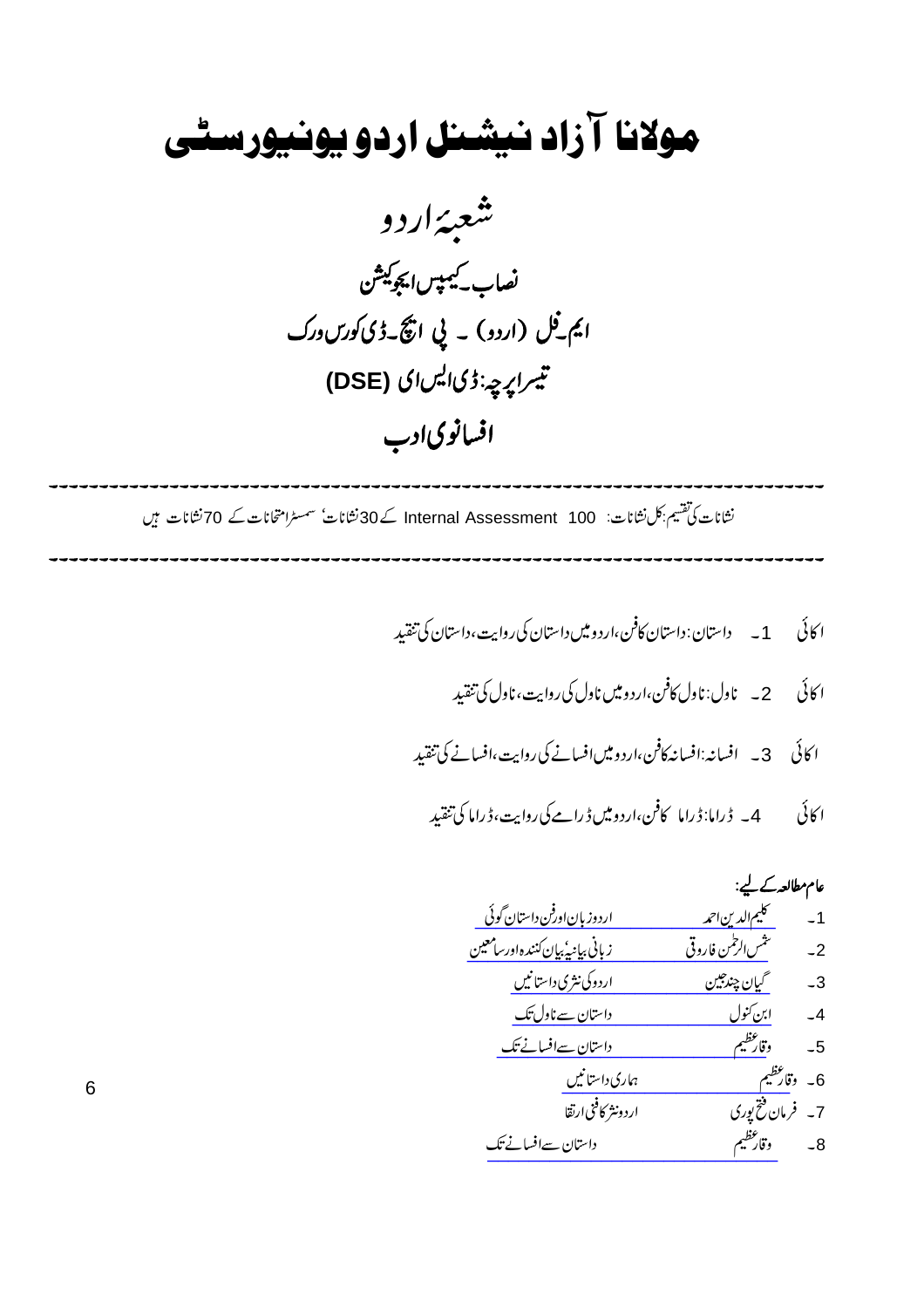| -9    |
|-------|
| $-10$ |
| 11    |
| 12    |
| 13    |
| 14    |
| 15    |
| 16    |
| 17    |
| 18    |
| 19    |
| 20    |
| 21    |
| 22    |
| 23    |
| 24    |
| 25    |
| 26    |
| 27    |
|       |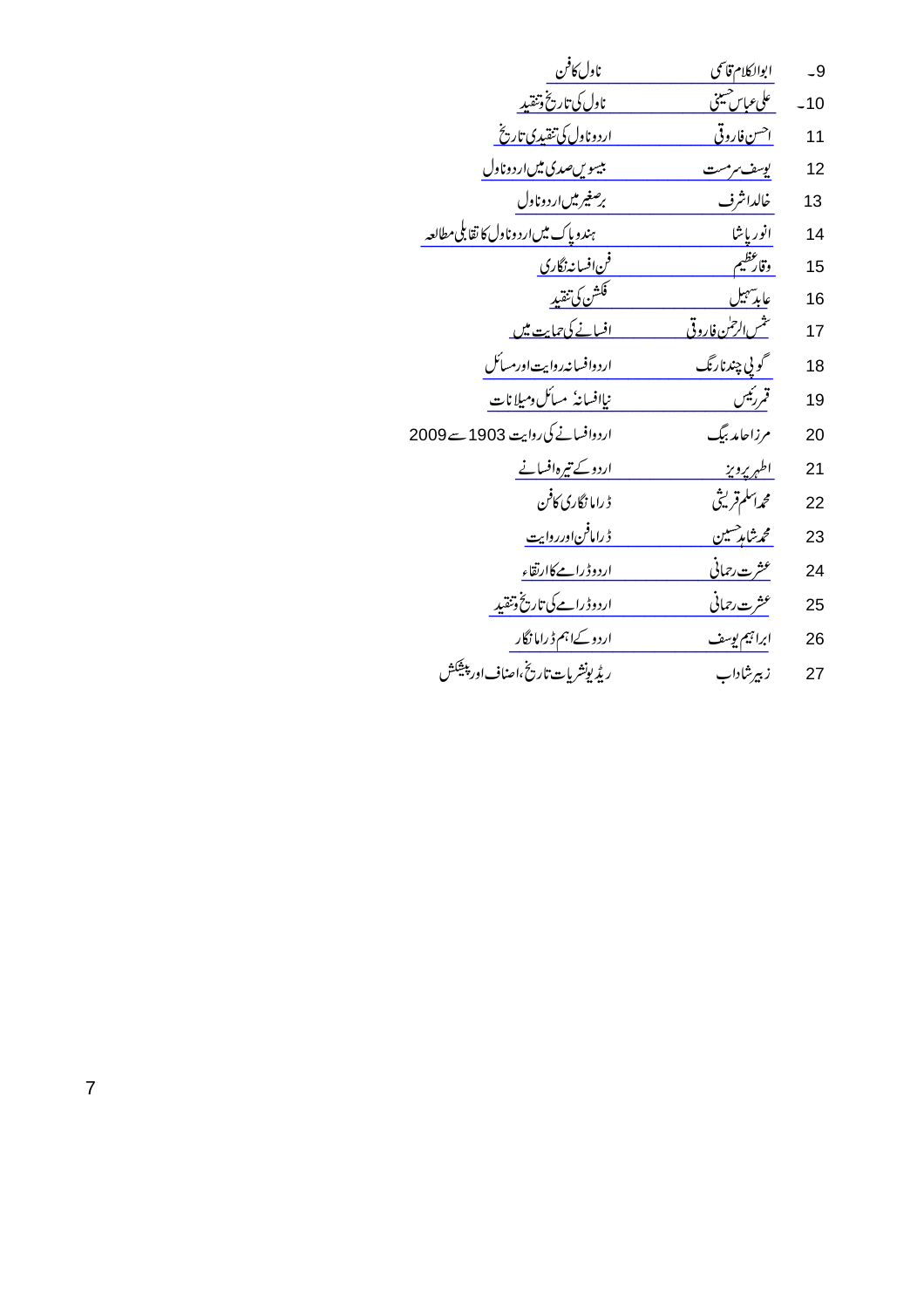## مولانا آزاد نیشنل اردو یونیورسٹی شعبەاردو .<br>نصاب <sup>کیمپس</sup>ایجو<sup>کیش</sup>ن ایم فل (اردو) ۔ پی اچ کے ڈی کورس ورک تينزاپ<sub>رچە</sub>:ڈىالیںای (DSE) غیرافسانوی ادب

 نشانات کی تقسیم بکل نشانات: Internal Assessment 100 کے 30 نشانات سمسٹرامتحانات کے 70 نشانات ہیں

<sup>1</sup>

<sup>2</sup>

<sup>3</sup>

<sup>4</sup>

[\\_\\_\\_\\_\\_\\_\\_\\_\\_\\_\\_\\_\\_\\_\\_\\_\\_\\_\\_\\_\\_\\_\\_\\_\\_](https://www.rekhta.org/ebooks/urdu-mein-reportage-nigari-abdul-aziz-ebooks-1?lang=ur) [\\_\\_\\_\\_\\_\\_\\_\\_\\_\\_\\_\\_\\_\\_\\_\\_\\_\\_\\_\\_\\_\\_\\_](https://www.rekhta.org/ebooks/urdu-adab-mein-khaka-nigari-sabira-saeed-ebooks?lang=ur) [\\_\\_\\_\\_\\_\\_\\_\\_\\_\\_\\_\\_\\_\\_\\_\\_\\_\\_\\_\\_\\_\\_\\_\\_](https://www.rekhta.org/ebooks/sinf-e-inshaiya-aur-chand-inshiye-syed-mohammad-hasnain-ebooks?lang=ur) [\\_\\_\\_\\_\\_\\_\\_\\_\\_\\_\\_\\_\\_\\_\\_\\_\\_\\_\\_\\_\\_\\_](https://www.rekhta.org/ebooks/inshaiya-ki-buniyad-saleem-akhtar-ebooks?lang=ur) 1 2 2003 3 <sup>1919</sup><sup>1</sup> 5 <sup>4</sup> 5 6 7

8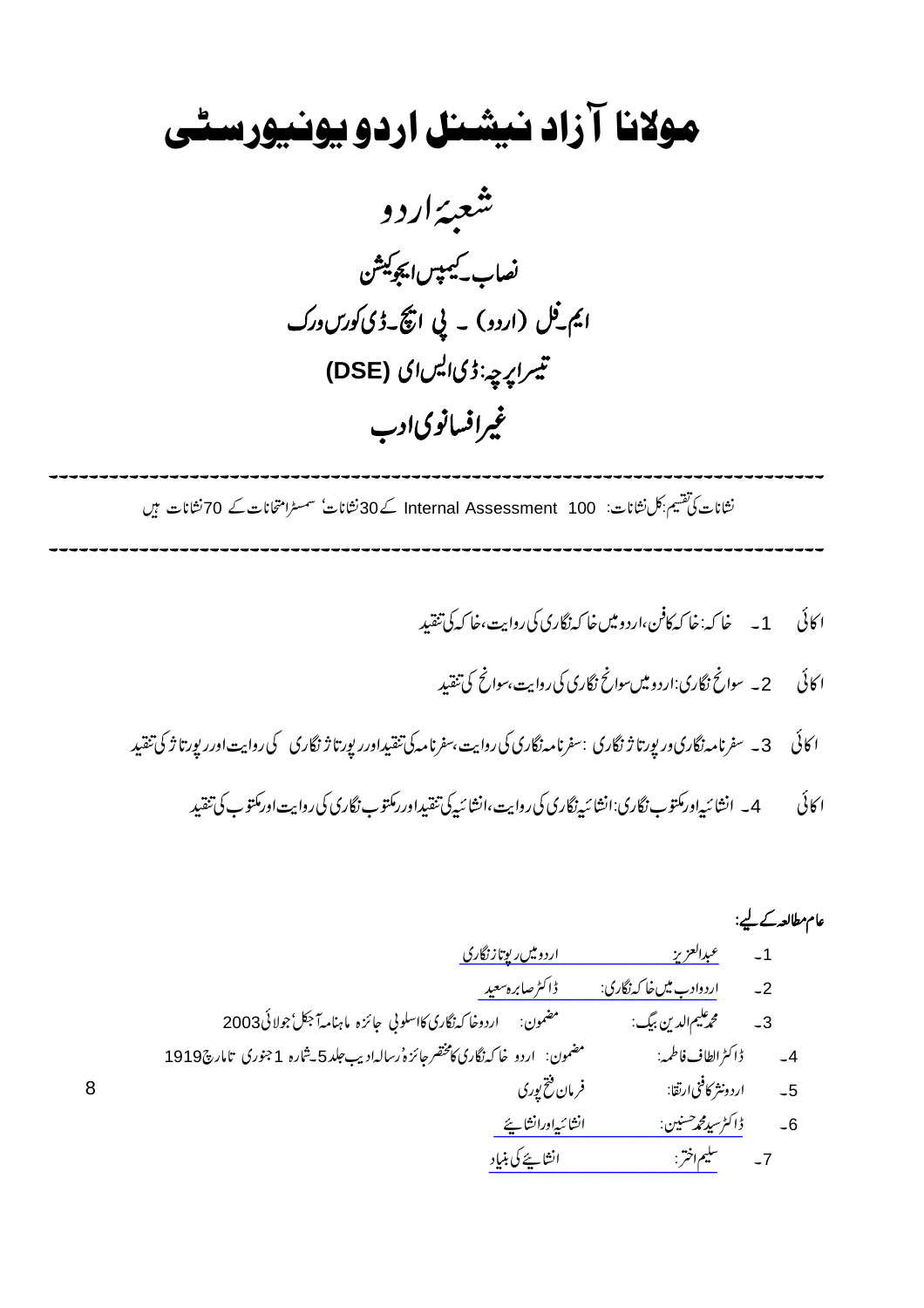| وزريآغا                                  | ارد وادب میں طنز ومزاح                                    |
|------------------------------------------|-----------------------------------------------------------|
| سيدشاه كلي:                              | اردومیں سوانح نگاری                                       |
| ڈاکٹرممتاز فاخرہ:                        | اردومیںفن سوائح نگاری کاارتقا۱۹۱۴ءتا • ۱۹۷ء               |
| آنسهالطاف فاطمه                          | :اردوادب میںفن سوائح نگاری                                |
| <u> ژاکٹر وباج الدین علوی:</u>           | <u>اردوخودنوشت فناورتجزیه</u>                             |
| تثمس الرحمٰن فاروقی:                     | اردوخطوط جولائي ١٩۴۷ء                                     |
| محم <sup>طفيل (</sup> مد <sup>ي</sup> ): | <u>رساله نقوش مکاتیپ نمبر ( جلداول د دوم )نومبر ۱۹۵۷ء</u> |
| خورشپدالاسلام:                           | مضمون مشموله تنقيدين                                      |
| <sub>ڈا</sub> کٹڑخلیق انجم:              | غالب كےخطوط حلداول ودوم                                   |
| انورسديد:                                | اردوادب میں سفرنامہ لاہور19۸۹ء                            |
| <u>خالدمحمود:</u>                        | <u>اردوسفرناموں کا تنقیدی مطالعہ</u>                      |
| قدسەقرىتى:                               | اردوسفرنامه انيسويں صدى ميں                               |
| گيان چندجين:                             | اردوكی اد پی اصناف                                        |
| خواجه <sup>ر</sup> سن نظامی              | سی یارهٔ د <u>ل</u>                                       |
| <u>محمر سین آ زاد</u>                    | <u>نیرنگ خیال</u>                                         |
| جوش مليح آبادي                           | یادوں کی برات                                             |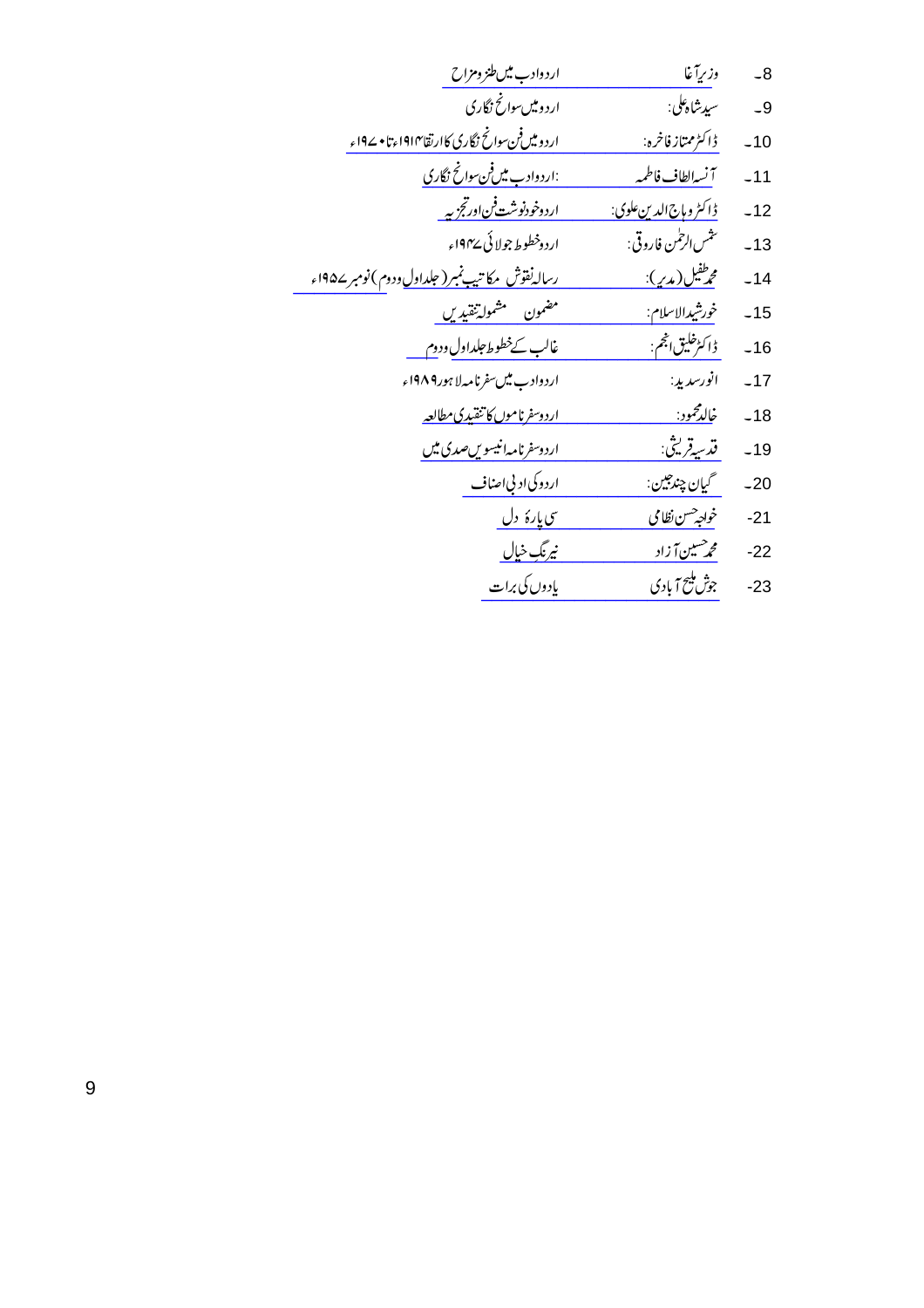## مولانا آزاد نیشنل اردو یونیورسٹی شعبەاردو .<br>نصاب کیمپس<sub>ال</sub>یجوکیش ایم فِل (اردو) ۔ پی اچ کے ڈی کورس ورک تيراپ<sub>چ</sub>:ڈیالیںای (DSE) شاعري

نشانات کی تقسیم بکل نشانات: Internal Assessment 100 کے 30نشانات سمسٹرامتخانات کے 70نشانات ہیں

 $10$